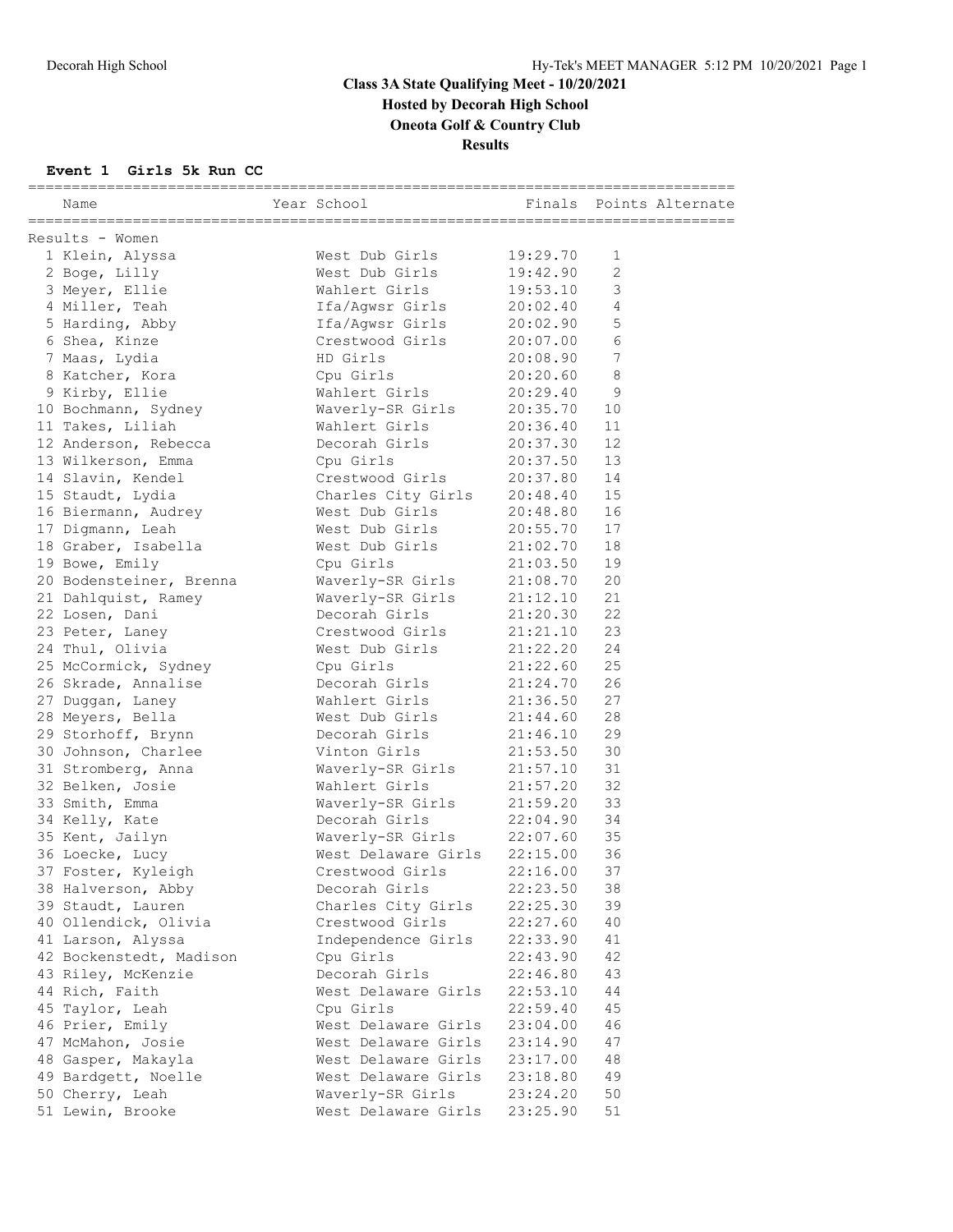## **Class 3A State Qualifying Meet - 10/20/2021 Hosted by Decorah High School**

# **Oneota Golf & Country Club**

**Results**

#### **....Event 1 Girls 5k Run CC**

| 52 Hambly, Lily      | HD Girls           | 23:27.10 | 52 |
|----------------------|--------------------|----------|----|
| 53 Bird, Teaghan     | HD Girls           | 23:32.80 | 53 |
| 54 Sweeney, Avery    | Cpu Girls          | 23:36.70 | 54 |
| 55 Campbell, Eden    | Xavier Girls       | 23:38.00 | 55 |
| 56 VanOtterloo, Anna | Wahlert Girls      | 23:41.00 | 56 |
| 57 Oppold, Kyla      | Ifa/Aqwsr Girls    | 23:50.00 | 57 |
| 58 Primrose, Olivia  | Vinton Girls       | 23:52.60 | 58 |
| 59 Haisman, Molly    | Vinton Girls       | 23:57.60 | 59 |
| 60 Cosgrove, Alma    | Xavier Girls       | 24:02.60 | 60 |
| 61 Ressler, Reaghan  | Independence Girls | 24:06.90 | 61 |
| 62 Buseman, Sydney   | HD Girls           | 24:08.10 | 62 |
| 63 Karl, Faith       | Xavier Girls       | 24:10.00 | 63 |
| 64 White, Natalie    | Charles City Girls | 24:10.70 | 64 |
| 65 Koshatka, Tara    | Crestwood Girls    | 24:12.90 | 65 |
| 66 Eckenrod, Claire  | Charles City Girls | 24:14.70 | 66 |
| 67 Steffen, Rylee    | Wahlert Girls      | 24:37.60 | 67 |
| 68 Archer, Caitlyn   | Ifa/Aqwsr Girls    | 24:40.50 | 68 |
| 69 Ressler, Bella    | Independence Girls | 24:55.10 | 69 |
| 70 Kielty, Elizabeth | Ifa/Aqwsr Girls    | 25:07.80 | 70 |
| 71 Mahr, Heidi       | Crestwood Girls    | 25:12.80 | 71 |
| 72 Nelson, Annika    | Ifa/Aqwsr Girls    | 25:14.60 | 72 |
| 73 Dake, Madelynn    | Xavier Girls       | 25:17.10 | 73 |
| 74 Campbell, Nevada  | Ifa/Aqwsr Girls    | 25:25.20 | 74 |
| 75 Nguyen, Teresa    | Xavier Girls       | 25:37.80 | 75 |
| 76 Meyer, Jaclyn     | Xavier Girls       | 25:39.00 | 76 |
| 77 Jansen, Jordan    | Xavier Girls       | 25:39.10 | 77 |
| 78 Usher, Cloey      | Charles City Girls | 25:58.40 | 78 |
| 79 Toale, Gabby      | Independence Girls | 26:25.90 | 79 |
| 80 Ahrenholz, Aspen  | Vinton Girls       | 26:57.30 | 80 |
| 81 Henrichs, Ann     | HD Girls           | 27:13.40 | 81 |
| 82 Martin, Ashlyn    | Independence Girls | 27:14.60 | 82 |
| 83 Smith, Laura      | Independence Girls | 27:18.90 | 83 |
| 84 Elwick, Tori      | Vinton Girls       | 27:50.90 | 84 |
| 85 Birker, Isabel    | Vinton Girls       | 28:12.00 | 85 |
| 86 Rollinger, Rachel | Vinton Girls       | 28:20.50 | 86 |
| -- Litterer, Liv     | Charles City Girls | DNF      |    |
| -- McInroy, Harper   | Charles City Girls | DNF      |    |

#### Team Scores

| Total 1 2 3 4 5 *6 *7<br>Rank Team                | $*8$<br>$*9$ |
|---------------------------------------------------|--------------|
|                                                   |              |
| Results - Women                                   |              |
| 54 1 2 16 17 18 24 28<br>1 Western Dubuque Girls  |              |
| Total Time: 1:41:59.80                            |              |
| Average: 20:23.96                                 |              |
| 82 3 9 11 27 32 56 67<br>2 Wahlert Catholic Girls |              |
| Total Time: 1:44:32.60                            |              |
| Average: 20:54.52                                 |              |